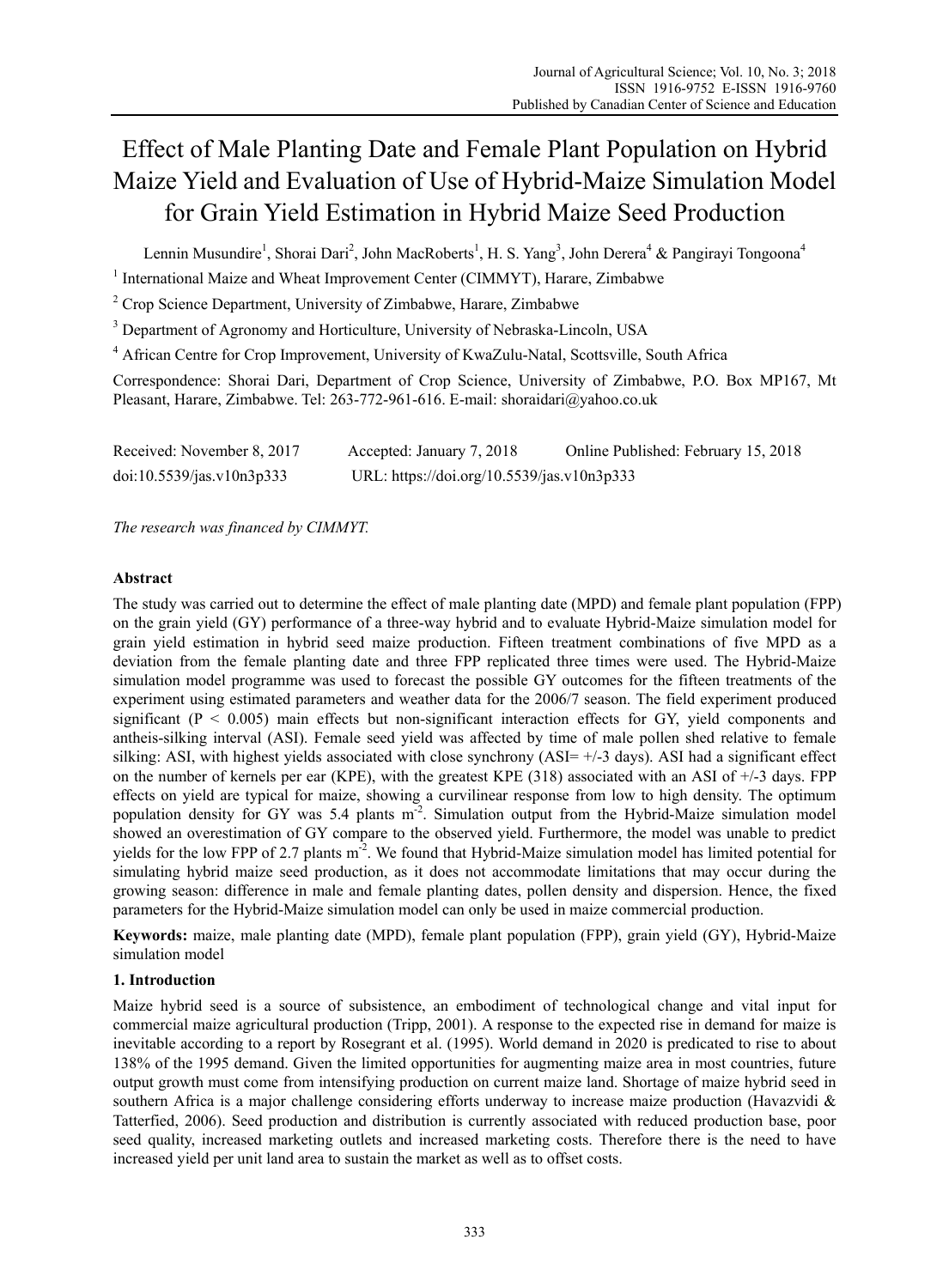In hybrid maize seed production, grain yield is closely associated with kernel number at harvest (Andrade et al., 1999). Kernel number per plant is the most important aspect of grain yield in seed production because it determines the volume of hybrid seed maize that is produced per unit land area. Therefore, understanding the mechanisms that determine the volume of hybrid seed maize is important to maize physiologists, modelers and breeders in the development of production systems and models that aim to increase hybrid seed maize production. Accurate simulation models provide an important vehicle of estimating kernel number per plant in hybrid maize seed production.

According to Yang et al. (2006) forecasting of grain yield performance is important for several reasons: seed producers use such predictions for evaluating drought risks, helping to guide in-season adjustments to crop management, and to provide additional information to crop marketing decisions. Furthermore, major grain producers utilize yield forecasts to refine seed purchasing plans and politicians, insurance agencies and financial institutions may wish to predict farm income. Simulation models can be used to integrate the interaction of various physiological and abiotic factors that affect kernel number in maize and therefore are useful for predicting seed maize grain yields. Model predictions of grain yield per plant are generally based on empirical relationships between final kernel number and carbohydrate supplies or plant growth at silking, plant density and the radiation intercepted by the crop during the critical period bracketing flowering (Lizaso et al., 2003). In addition, final kernel production per hectare can also be simulated fairly accurately under pollen-limited conditions from simple measures of pollen shed and silking dynamics (Fonseca et al., 2004). This model assumes that pollination, which is followed by fertilization and kernel formation, is the limiting stage in kernel set and kernel production under optimum conditions. This assumption might apply to typical commercial maize production in some cases, but the number of fertilized ovules can limit kernel yield in a wide array of circumstances.

However, according to Carcova et al. (2002), pollination has been found not to limit kernel set under commercial hybrid maize production. The amount of pollen produced per plant could become a limiting factor for kernel number. In hybrid seed production, pollen production could be particularly important in certain specific production systems, where only a small proportion of plants (usually less than 20 percent) are used as pollinators (male lines). In these situations, knowledge of pollen production dynamics becomes essential for assessing the proportion of pollinating plants in the population needed for maximum kernel set. A short ASI is a key trait for obtaining high grain yield in maize seed production (Sarquis et al., 1998) and appears to result in a synchronous pollination among ovaries within and between ears. This has been reported to increase grain yield of different maize genotypes cropped at contrasting plant densities in different environments (Carcova et al., 2002). In contrast, plant density has been recognized as a major factor determining grain yield per plant (Andrade et al., 2002). Reduction in grain yield may be the result of lower numbers of ears (barrenness), lower kernel weight or a combination of these components. In dense populations, most of the ears may not develop. This occurs in some genotypes due to poor pollination resulting from delayed silking compared to tassel emergence and or due to limitation in assimilate supply that causes kernel and ear abortion. Crop models such as CERES-Maize (Jones  $\&$ Kiniry, 1986) and Hybrid-Maize (Yang et al., 2006) have been used to predict seed number and can dynamically evaluate optimum planting densities with different soils, different rainfall conditions and different maize hybrids.

This study establish whether Hybrid-Maize simulation model could be used in hybrid seed maize production to estimate grain yield by using a male inbred line and a female single cross as parents in hybrid formation. Comparison of the estimated grain yield from the simulation model and the actual yield determined the accuracy of the model. We hypothesized that maize grain yield will decrease with late planting and increased plant density as a result of reduced intercepted photosynthetically active radiation (IPAR) per plant and asynchrony between pollen shed and silking and that Hybrid-Maize simulating model can be used to predict grain yield in hybrid seed maize production. More so, this simulating model has the potential for optimising management practices in hybrid maize seed production and that appropriate parameters for the Hybrid-Maize simulation model may be determined for the male and female components of a seed field.

The objectives of the study were to i) determine the effects of maize plant density and male and female planting dates on ASI and maize grain yield in maize seed production using a male inbred line and a female single cross as parents in hybrid formation, and ii) simulate maize grain yield production for hybrid seed production using the Hybrid–Maize simulation model using the parameters: ASI, population density, planting dates and weather data so as to compare predicted yield and actual grain yield.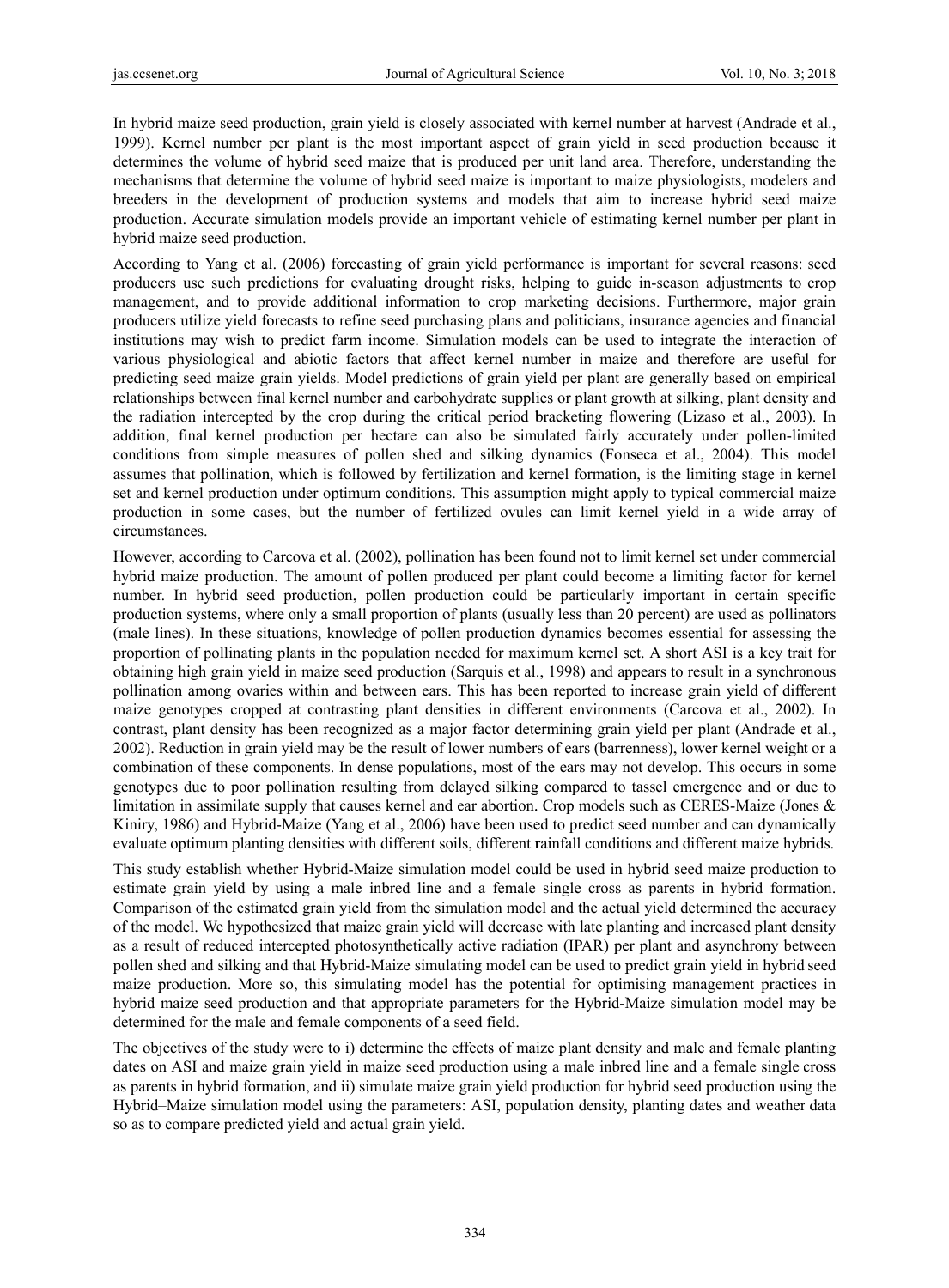# **2. Materials and Methods**

# *2.1 Genetic Materials*

Parents of a CIMMYT three-way hybrid (CML395/CML444//CML443) were used in this research: single cross female parent (CML395/CML444) and an inbred male parent (CML443). The experiment was laid out according to a  $5 \times 3$  two-way factorial arrangement in a Randomised Complete Block Design (RCBD). Treatments consisted of fifteen treatment combinations of first factor: five male planting dates (MPD) as a deviation from the female planting date (FPD) and second factor: three female plant populations  $[26,666$  plants ha<sup>-1</sup> (low), 53,333 plants ha<sup>-1</sup> (medium) and 80,000 plants ha<sup>-1</sup> (high)]. The treatments were assigned randomly within blocks, with each treatment appearing once per block. The number of blocks was used as replications in which three replicates were used to produce 45 plots for the experiment.

A female: male planting ratio of 3:1, which is commonly used in seed production, was used in this trial. Each plot occupied 66  $m<sup>2</sup>$  with border rows surrounding the block and border plots separating plots to minimize cross-pollination across the block and within the plots respectively. The experiment was isolated by distance and time to ensure that there was no cross pollination with adjacent fields. Detasselling of female single cross was done before they started shedding pollen: when the top 3-4 cm of the tassel were visible above the whorl and this continued on a daily basis until complete. Shoot begging of the female single cross ears was also carried out and shoot begs were only removed on plots where the male lines were shedding pollen to ensure that the pollen was coming from the specific male inbred line within a plot. The ears were covered back with the shoot bags as soon as the male line had reached complete anthesis stage per plot. Therefore, the source of pollen was only the specific male line within a given plot. Shoot begs were eventually removed after the silks had dried off and the ears were allowed to reach field maturity before harvesting commenced.

# *2.2 Field Management*

Ploughing was carried out using a tractor-drawn heavy disc plough in September 2006 at CIMMYT-Harare Research Station. A pre-marked wire was used to mark planting stations at spacing of 0.75 m between rows and 0.25 m within rows 4 m in length. Two seeds were sown by hand per planting hill and seedlings were thinned per planting hill four weeks after planting to achieve the three plant densities of 2.7 plants per  $m^2$  (26,666 plants per hectare), 5.3 plants per  $m^2$  (53,333 plants per hectare) and 8.0 plants per  $m^2$  (80,000 plants per hectare).

A basal fertilizer application of 400 kg/ha of compound D fertilizer (8% N:14% P<sub>2</sub>O<sub>5</sub>:7% K<sub>2</sub>O) was broadcast and disc-incorporated by a tractor. Topdressing was split applied using ammonium nitrate (34.5% N): first application of 200 kg/ha was done at four weeks after crop emergence soon after thinning and the second, also of 200 kg/ha was done six weeks after crop emergence. The trial was mainly rain-fed, however, irrigation water was applied when necessary, for example, under dry planting to facilitate germination and in the case of a long dry spell. Irrigation scheduling was determined by the stage of development of the plants and temperature. In general, an irrigation of seven mm/hr for six hours was applied just after planting to facilitate germination and thereafter irrigation interval ranged from 9 to 15 days depending on crop stage of development and temperature.

# *2.3 Trait Measurements*

Measurements of variables: plant population density, planting dates of male line and female single cross, days to anthesis (DA), days to silking (DS), grain yield components and root lodging, were carried out in the net plot: three central female rows. The measurements were carried out at various stages of development and the data was used in the Hybrid-Maize simulation model as input data and also for general Analysis of Variance (ANOVA) for estimating potential yield and assessing the actual data.

# *2.4 Hybrid-Maize Simulation Model*

Running the Hybrid-Maize simulation model in yield forecasting mode allowed real-time, in-season simulation of maize growth up to the date of simulation run, and also allowed forecasting of the possible outcome in final yield based on the up-to-date weather data of the current growing season, supplemented by the previously collected historical weather data for the University of Zimbabwe farm. Yield forecasts were made until the last day of the 2006-7 seasons in the weather file. To use the yield-forecasting mode, a weather data file containing 17 years of reliable historical weather data [year, day, solar (MJ m<sup>-2</sup>), temperature-high ( $^{\circ}$ C), temperature-low ( $^{\circ}$ C), relative humidity (%), and rainfall (mm)] was used, in addition to weather data for 2006-7 seasons. Hybrid-Maize simulation model could not separate difference in male and female planting dates. Hence, female planting dates (FPD) were used to run the programme.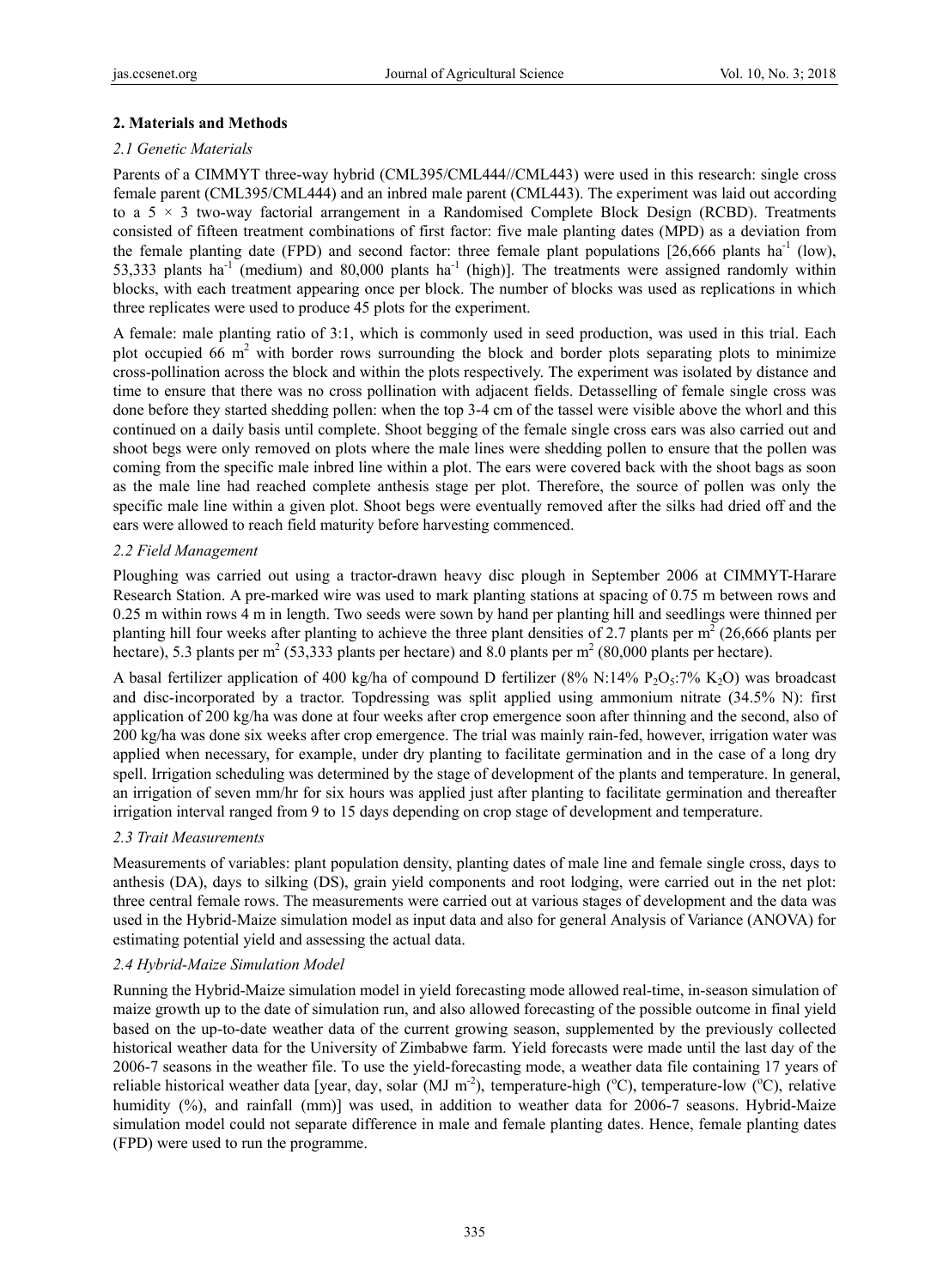# *2.5 Statistical Analysis*

Analysis of variance (ANOVA) for grain yield components was performed using Agro-base GII Statistical Package (Agronomix Software Inc., 2007). A general linear model was used for the analyses of variance.

#### **3. Results**

An analysis of variance of the main effects of MPD and FPP, and the interaction of MPD and FPP for the following traits: DS, DA, ASI, EPP, plant density (PD), harvest density (HD), ear density (ED), kernels per ear (KPE), thousand kernel weight (TKW) and grain yield (GY) data is presented in (Table 1). There was no significant effect of MPD, FPP and the interaction between MPD and FPP on the number of days from sowing of the female plants to silking (DS). There was a significant difference ( $P < 0.05$ ) for number of days from sowing to anthesis of the male plants for MPD. A delay in the MPD was accompanied by an increase in the number of days from sowing to anthesis of the male plants. There was highly significant difference  $(P < 0.001)$  for ASI as a result of different male planting dates. ASI ranged from 7 to -15 days for the different MPD. Close synchrony between pollen shed of male inbred lines and silking of the female single cross (ASI = -3 days) was observed when male and female plants were sown on the same day. There was no close synchrony between pollen shed of male inbred lines and silking of the female single cross (ASI =  $>$  3 days or  $<$  3 days) for all the other male planting dates. FPP and the interaction of MPD and FPP had no observable effect on the ASI for parental components used, as their mean squares were not significant.

Table 1A. Mean square values of main effects of yield and yield components of the female of a three-way hybrid in seed production set up

| Source of      |    | Mean Squares |          |             |             |            |             |            |              |            |                       |
|----------------|----|--------------|----------|-------------|-------------|------------|-------------|------------|--------------|------------|-----------------------|
| variation      | Df | DS           | DA       | ASI         | <b>PD</b>   | HD         | ED          |            | <b>KPE</b>   | <b>TKW</b> | GY                    |
|                |    | (days)       | (days)   | (days)      | $(m^{-2})$  | $(m^{-2})$ | $(m^{-2})$  | EPP        |              | (g)        | $(t \text{ ha}^{-1})$ |
| <b>Block</b>   | 2  | 32744        | 1022ns   | 17.24ns     | $0.973$ ns  | $0.829$ ns | 2.188n      | 0.017ns    | 4004.252ns   | 36630.305  | $18.161***$           |
| <b>MPD</b>     | 4  | 4.644ns      | 51.565*  | $781.60***$ | $0.088$ ns  | 0.278ns    | 0.284ns     | 0.005ns    | 129321.602ns | 5731.57ns  | 47.695***             |
| <b>FPP</b>     | 2  | 4.642ns      | 24.503ns | 20.36ns     | $40.649***$ | 42.197***  | $27.702***$ | $0.103*$   | 9532.41ns    | 5125.302ns | 18.667**              |
| <b>MPD×FPP</b> | 8  | 5.755ns      | 11.54ns  | 14.10ns     | $0.146$ ns  | $0.327$ ns | $0.391$ ns  | $0.021$ ns | 6434.618ns   | 3405.040ns | 3.309ns               |
| Error          | 28 | 7198         | 14.591   | 20.148      | 0.35        | 0.325      | 0.709       | 0.021      | 7257.753     | 2507.921   | 3.08                  |

Table 1B. Summary of means of main effects of yield and yield components of the female of three-way hybrid in seed production set up

|            | Factors        | ASI<br>(days) | PD<br>$(m^{-2})$ | HD<br>$(m^{-2})$ | ED<br>$(m^{-2})$ | EPP   | <b>KPE</b> | <b>TKW</b><br>(g) | GY<br>$(t \, ha^{-1})$ | Yield Mean<br>$(\%)$ | Rank           |
|------------|----------------|---------------|------------------|------------------|------------------|-------|------------|-------------------|------------------------|----------------------|----------------|
| <b>MPD</b> | $-10$ days     | $7^{\circ}$   | 4.9              | 4.64             | 4.44             | 1.00  | 202        | 507               | 4.33                   | 97                   | 3              |
|            | -5 days        | 2             | 4.8              | 4.33             | 4.45             | 1.02  | 343        | 454               | 6.76                   | 151                  | 2              |
|            | $0$ days       | $-3$          | 4.8              | 4.72             | 4.87             | 1.05  | 313        | 451               | 6.81                   | 152                  |                |
|            | 5 days         | $-12$         | 5.0              | 4.66             | 4.65             | 1.00  | 120        | 456               | 2.61                   | 58                   | $\overline{4}$ |
|            | 10 days        | $-15$         | 4.8              | 4.79             | 4.53             | 0.99  | 81         | 444               | 1.83                   | 40                   | 5              |
| <b>FPP</b> | Low            | 3             | 3.1              | 2.86             | 3.17             | 1.11  | 214        | 482               | 3.20                   | 72                   | 3              |
|            | Medium         | 4             | 5.0              | 4.81             | 4.71             | 0.98  | 241        | 458               | 5.30                   | 119                  | 2              |
|            | High           | 5             | 6.4              | 6.20             | 5.88             | 0.96  | 181        | 446               | 4.90                   | 183                  |                |
|            | Grand Mean     | 4.2           | 4.85             | 4.654            | 4.604            | 1.010 | 211.8      | 462.2             | 4.466                  | 100                  |                |
|            | $LSD_{(0.05)}$ | 4             | 0.57             | 0.53             | 0.82             | 0.14  | 81         | 48                | 1.70                   |                      |                |
|            | <b>CV</b>      | 10.5          | 12.1             | 11.8             | 18.4             | 14.5  | 39.6       | 10.8              | 39.3                   |                      |                |

*Note*. MPD = male planting date (Factor A), FPP = female plant population (Factor B), ASI = anthesis silking interval (days), EPP = ears per plant, PD = plant density per square metre, HD = harvest density per square metre,  $ED =$  ear density per square metre,  $KPE =$  Kernel per ear, TKW = thousand kernel weight,  $GY =$  grain yield (t/ha), %Mean yield = % of overall mean yield.

\*, \*\*, \*\*\* = Mean square values significant at 0.05, 0.01 and 0.001 significance levels. ns = Mean square values not significant.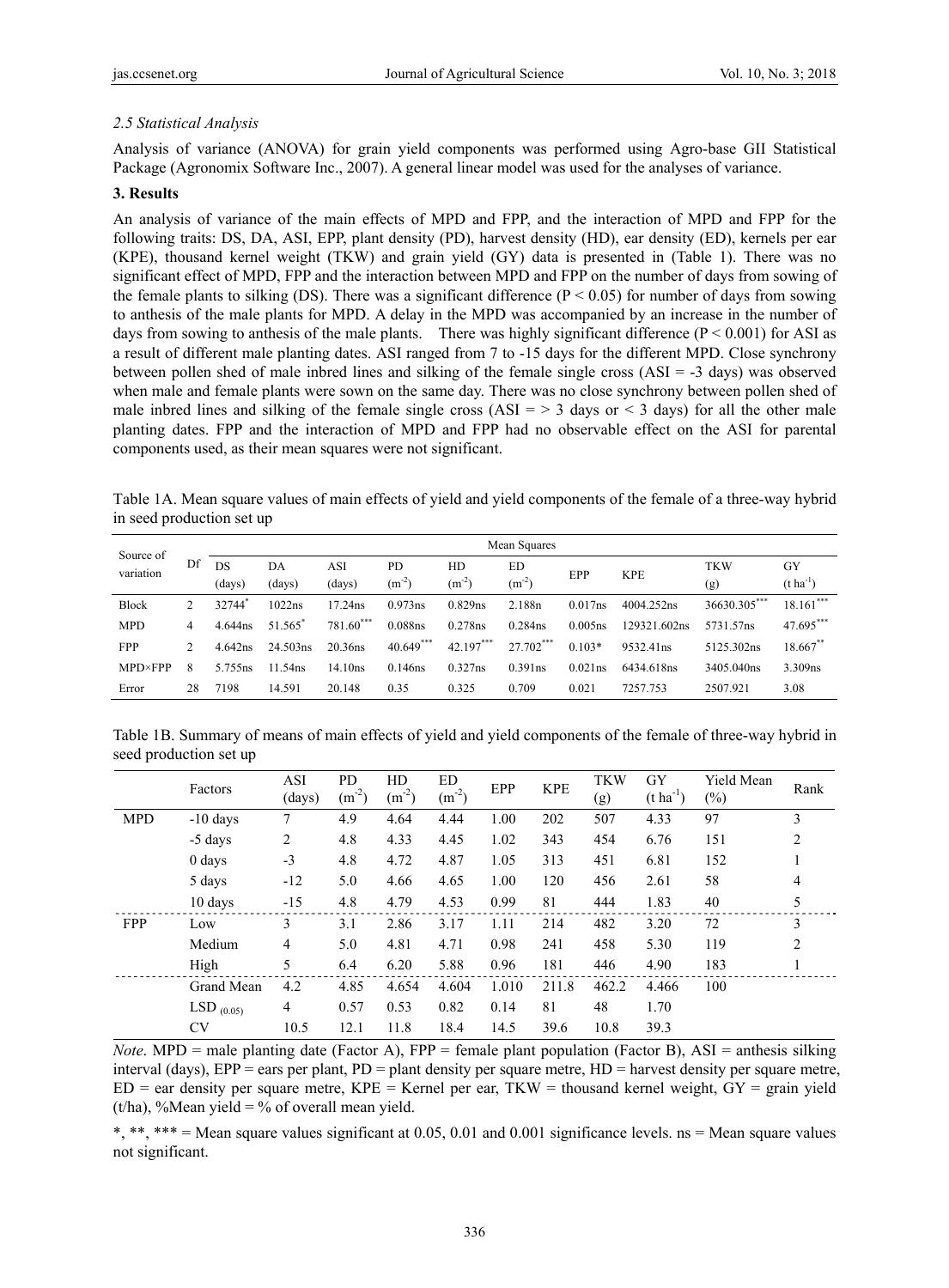Female plant density (PD) at emergence was highly significant ( $P < 0.001$ ) for FPP (Table 1). Female plant density ranged from 3.1 plants  $m^2$  for low FPP, 5.0 plants  $m^2$  for medium FPP and 6.4 plants  $m^2$  for high FPP. There was variation between actual PD and the planned plant density. Planned population was 2.7 to 8.0 plants  $m<sup>-2</sup>$  but field populations of 3.1 to 6.4 plants  $m<sup>-2</sup>$  were achieved. Reduction in plant density may be accounted for by destruction of plants during hoe weeding and disease infections. The higher plant density in the low FPD treatment may be accounted for by over planting and ineffective thinning out that was done. There was no significant difference for ear density at harvest for the different MPD and the interaction between the main effects MPD and FPP was also insignificant (Table 1). However ear density was highly significant ( $P < 0.001$ ) for the different FPP. The highest ear density (5.88 ears  $m^{-2}$ ) was noted on medium FPP (5.3 plants  $m^{-2}$ ) and the lowest ear density (3.17 ears  $m^{-2}$ ) was obtained with low FPP (8.0 plants  $m^{-2}$ ).

FPP were highly significant ( $P < 0.001$ ) with a range of 2.86 to 6.2 plants m<sup>-2</sup> (Table 1). The low population density (2.7 plants ha<sup>-1</sup>) had the lowest harvest density (2.86 plants m<sup>-2</sup>). Optimum harvest density (4.81 plants  $m<sup>2</sup>$ ) was obtained from the medium FPP while the highest FPP (8.0 plants  $m<sup>2</sup>$ ) had the highest harvest density  $(6.20 \text{ plants m}^{-2})$ . FPP had a highly significant (P < 0.001) effect on ED of the female plants of the three-way hybrid. The ED ranged from 3.17 to 5.88 ears  $m<sup>2</sup>$  for the female plant population of the three-way hybrid. The highest ED for the FPP was obtained on high FPP (5.88 t ha<sup>-1</sup>) while the lowest ED (3.17) was obtained on low FPP. FPP had a significant ( $P < 0.05$ ) effect on the number of ears per plant (EPP) of the female plants of the three-way hybrid. EPP ranged from 0.96 to 1.11 for the different FPP, with the high female population density  $(8.0 \text{ plant m}^{-2})$  having the lowest average EPP (0.96) and the lowest female population density (2.7 plants m<sup>-2</sup>) having the highest average EPP (1.11).

The highest KPE (241 kernels) was noted for medium FPP while the lowest number of kernels was noted for high FPP.

Grain yield was highly significant ( $P < 0.001$ ) for MPP, with yields ranging from 1.83 to 6.81 t ha<sup>-1</sup>. FPP was significant ( $P < 0.01$ ) for grain yield with the highest yield (5.30 t ha<sup>-1</sup>) being obtained for medium FPP (5.3 plants  $m<sup>2</sup>$ ) and the lowest yield (3.20 t ha<sup>-1</sup>) obtained for low FPP (2.7 plants  $m<sup>2</sup>$ ). However, the interaction for the two factors was not significant for grain yield.

#### 3.1 Relationship between Grain Yield and Other Traits and treatments of Main Effects

ASI affected the grain yield of the female of the three-way hybrid as a result of varying MPD. Likewise, grain yield was also affected by FPP. The cumulative emergence of silks on the female and the cumulative proportion of plants shedding pollen for each MPD treatment are shown in Figure 1. A short ASI is considered optimum for kernel set in hybrid seed maize production. Ideally, the male plants should begin shedding pollen when the first female silks begin appearing. The time to 50% silking of the female plants occurred 75 days after planting and the time to 50% pollen shedding of male plants ranged from 67 days to 90 days after planting of the male. Data for DA and DS showed that ASI ranged from 7 days to -15 days. An almost perfect nick was obtained at MPD day zero where  $ASI = -1$ .



Figure 1. Relationship between cumulative silking or pollen shed and days after planting females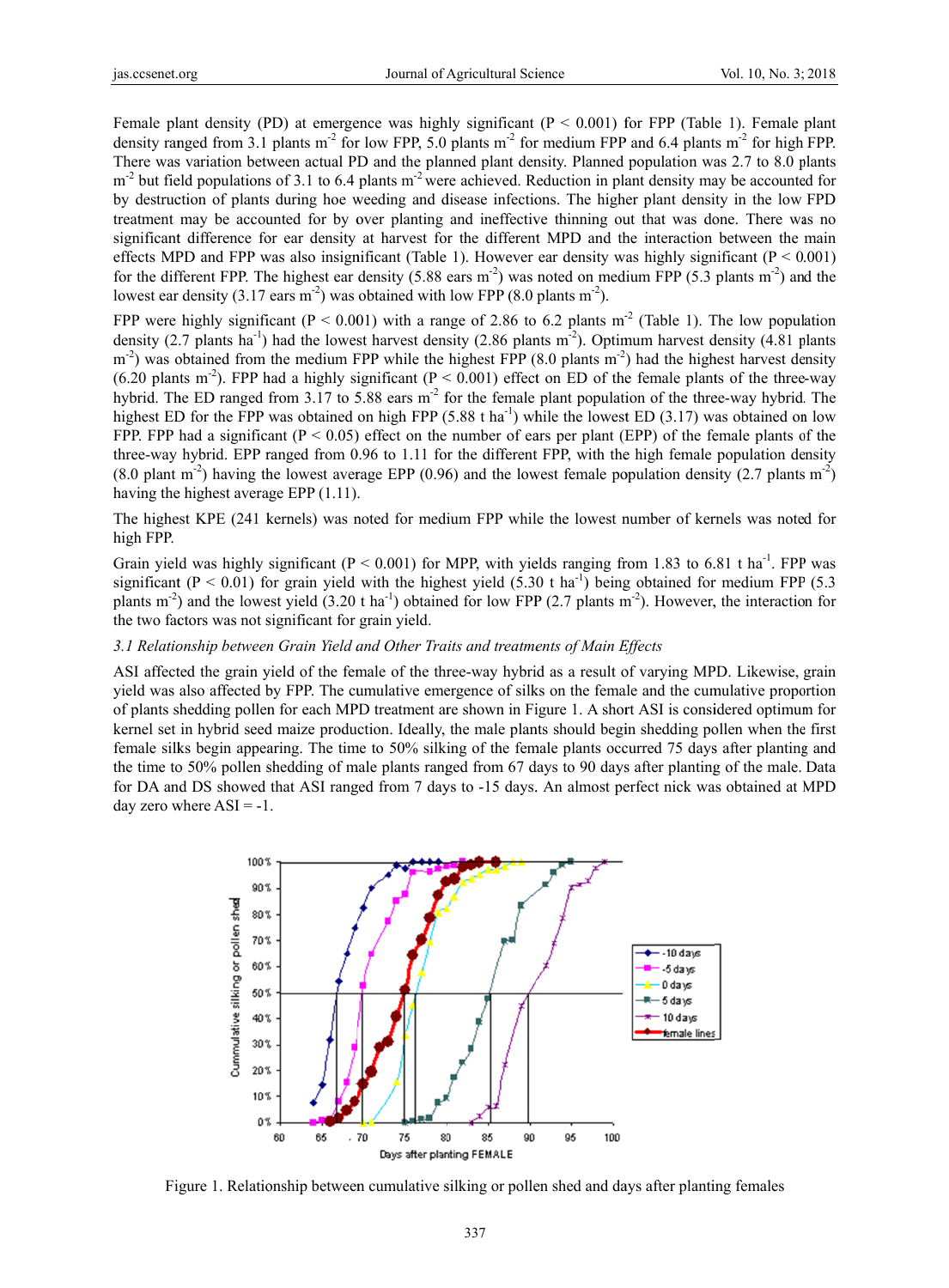The relationship between GY and ASI showed that GY was greatest  $(6.81 \text{ t} \text{ ha}^{-1})$  where there was close synchrony between pollen shed of male plants and silking of the female single cross (ASI =  $+/-3$  days) (Figure not presented). GY was less when ASI was either less than three days or greater than three days. A significant curvilinear regression was obtained between GY and ASI ( $R^2 = 0.94$ ).

The relationship between GY and female plant density (FPD) is presented in Figure 2 and a quadratic equation was fitted to the data. As plant density increased from a low FPP of 3.1 plants m<sup>-2</sup> to a medium FPP of 5.0 plants  $m<sup>2</sup>$ , there was a corresponding increase in GY from 3.20 t ha<sup>-1</sup> to 5.30 t ha<sup>-1</sup>. Yield declined from the medium FPP to the high FPP of 6.4 plants  $m<sup>-2</sup>$ . Based on the curvilinear relationship the estimated maximum GY was obtained at a FPP of 5.4 plants m-2.



Figure 2. Relationship between grain yield and female plant density

The relationship between grain yield and female harvest density showed that lowest grain yields were noted for low HD (3 plants m<sup>-2</sup>) for all MPD with the exception of MPD +10 days where the highest HD (6 plants m<sup>-2</sup>) had the lowest yield of  $(0.9 \text{ t} \text{ ha}^{-1})$  (Figure not presented). Increased HD from low to medium HD resulted in a corresponding increase in GY. A general decline in GY was noted with further increase in HD from medium to high HD (6 plants  $m<sup>2</sup>$ ) with the exception of MPD of -5 and +5 days where there was a continuous increased grain yield of 8.07 and 3.70 t ha<sup>-1</sup> respectively. Harvest density may also be related to the linear relationship between PD at emergence and ED at harvest (Figure not presented). This explains the general relationship of GY and HD. A positive correlation ( $R^2 = 0.97$ ) between PD at emergence and plant or ear density at harvest was noted. At low FPP, ED was greater than HD, while at high FPP, ED was less than HD.

Yield components may help to understand variation in GY of seed maize across environments. Yield components of the female of the three-way hybrid in relation to PD, ASI, EPP, KPE and TKW varied as a function of MPD and FPP.

The relationship between ED and GY showed a positive correlation ( $R^2 = 0.97$ ), which showed that an increase in ED resulted in a corresponding increase in GY (Figure not presented). Maximum GY (5.3 t ha<sup>-1</sup>) was obtained at ED of 4.71 ears m<sup>-2</sup>. Further increase in ED from 4.71 ears m<sup>-2</sup> resulted in a decline in GY.

A negative correlation ( $R^2 = 0.53$ ) between EPP and PD at emergence showed that an increase in PD at emergence resulted in a corresponding decline in EPP (Figure not presented). An increase in PD at emergence from 3.1 plants m<sup>-2</sup> to 5.0 plants m<sup>-2</sup> resulted in a decline in EPP from 1.11 to 0.98 ears m<sup>-2</sup>. Further increase in PD at emergence to 6.20 ears m<sup>-2</sup> resulted in a continuous decline of EPP to 0.96 ears m<sup>-2</sup>.

The quadratic equations fitted to the data on relationship between GY and FPD for the two FPP (high and medium) showed that there was a significant correlation ( $R^2 = 0.97$ ) between grain yield and female planting date for high (8.0 plants m<sup>-2</sup>) and medium (5.3 plants m<sup>-2</sup>) FPP, respectively (Figure 3). GY was greatest for high FPP as compared to medium FPP. Quadratic equation for low FPP is missing, as the simulation model could not deal with low population density  $(2.7 \text{ plants m}^{-2})$ .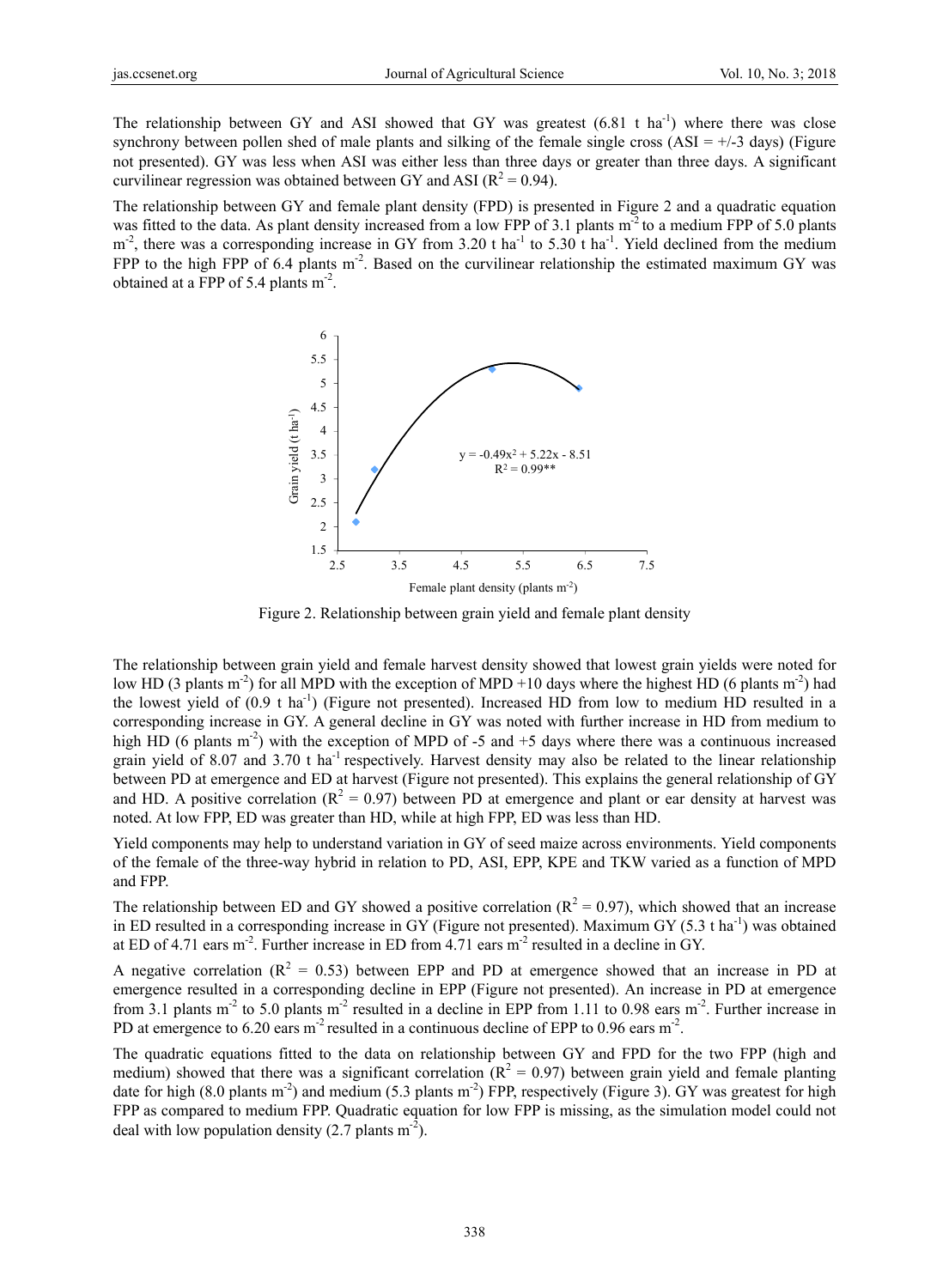

Figure 3. Relationship between grain yield and female planting date

#### *3.2 Simulation Output for Hybrid-Maize Simulation Model*

Hybrid-Maize simulation model simulates the growth and yield of maize so as to enable the evaluation of grain yield using different combinations of planting date and plant density. The greatest yield of 12.04 t ha<sup>-1</sup> was noted for high FPP (80 000 plants ha<sup>-1</sup>) (Table 2) and the data showed that the general trend was that the greatest yield was obtained for high FPP for the entire female planting dates. The model could not deal with low FPP (2.7 plants m<sup>-2</sup>) resulting in missing output that was noted for the simulation model output. The model could also not cope with a hybrid seed field situation of male and female planting dates, which are different. As a result FPD used in this trial were assumed to be MPD. Thus, FPD in the model was used to estimate GY.

| Female plant population |                      | Simulated yield $(t \text{ ha}^{-1})$ |                |  |  |  |
|-------------------------|----------------------|---------------------------------------|----------------|--|--|--|
| (Plants $ha^{-1}$ )     | Female planting date | Grain yield $(t \text{ ha}^{-1})$     | Rank           |  |  |  |
| 80 000                  | 13/10/06             | 11.96                                 | $\overline{c}$ |  |  |  |
| 53 333                  |                      | 10.94                                 | 5              |  |  |  |
| 26 6 6 6                |                      | $\ast$                                |                |  |  |  |
| 80 000                  | 18/10/06             | 12.04                                 |                |  |  |  |
| 53 333                  |                      | 11.03                                 | 4              |  |  |  |
| 26 6 6 6                |                      | $\ast$                                |                |  |  |  |
| 80 000                  | 23/10/06             | 11.31                                 | 3              |  |  |  |
| 53 333                  |                      | 10.40                                 | 7              |  |  |  |
| 26 6 6 6                |                      | $\ast$                                |                |  |  |  |
| 80 000                  | 28/10/06             | 10.82                                 | 6              |  |  |  |
| 53 333                  |                      | 9.97                                  | 9              |  |  |  |
| 26 6 6 6                |                      | $\ast$                                |                |  |  |  |
| 80 000                  | 2/11/06              | 10.16                                 | 8              |  |  |  |
| 53 333                  |                      | 9.41                                  | 10             |  |  |  |
| 26 6 6 6                |                      | *                                     |                |  |  |  |

Table 2. Grain yield output for the Hybrid-Maize simulation model

*Note*. \* Missing data from output.

#### *3.3 Comparison of Predicted Yield and Observed Yield*

Comparison of model predicted grain yield and observed grain yield (Figure 4) showed that there was an over estimation of predicted versus the observed yield. At low observed yield there was a high-predicted yield.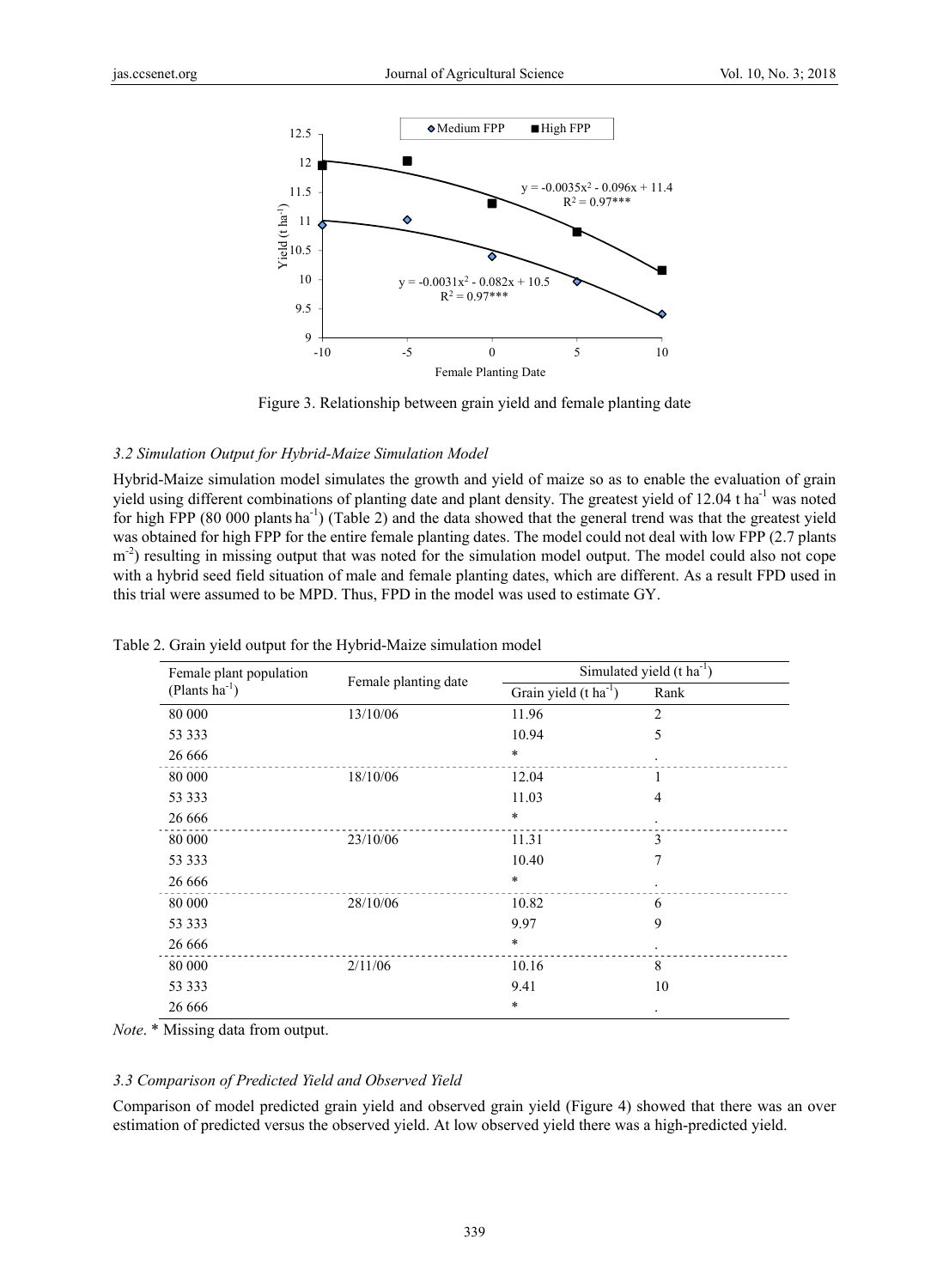

Figure 4. Comparison of predicted yield and observed yield of the maize three-way hybrid

#### **4. Discussion**

A short ASI is a key trait for obtaining high grain yield in maize seed production (Bolanos & Edmeades, 1993). It is the same case in hybrid maize production where female plants are totally dependant on male plants for the supply of pollen. In this experiment, a shift in the interval from close synchrony  $(+/3$  days) was associated with a decline in GY for the female of the three-way hybrid. Similar results were documented in reports by Bolanos and Edmeades (1993), and Edemeades et al. (2000). An increased ASI could reduce kernel number because of lack of pollen for late-appearing silks while early appearing silks may have reduced receptivity to the pollen. A shift in ASI from close synchrony reduced grain yield. Close synchrony between pollen shed of male and silking of female (ASI =  $+/-3$  days) gave the greatest yield. There are two possible reasons for such a significant enhancement in grain yield: i) a much larger fraction of late-emerging silks are pollinated when pollen shed is delayed relative to silking hence there is prolongation of the effective flowering period; and ii) all the early emerging silks are pollinated as well because they remain receptive to pollen for several days after they appear (Bassetti & Westgate, 1993a, 1993b). This showed that timing of silking of the female population in relation to pollen shed of male population is a crucial management variable in hybrid seed production as it impact on potential grain yield as evidenced by the highly significant variability in grain yield for ASI. These results are similar to findings by Edemeades et al. (2000), and Bolanos and Edmeades (1993), showing significant increase in ASI when plants were exposed to drought during the time bracketing flowering and consequently causing reduction in GY.

Delaying pollen shed to maximize pollination by late planting of male line (MPD =  $+5$  and  $+10$  days) did not increase GY but increased the potential risk of out-crossing from foreign pollen sources. This was contrary to literature: Fonseca et al (2004) using simulated data reported that delaying pollen shed from the original 1.2 to 3 days resulted in nearly 68% of the silks being pollinated causing a 23% increase in potential kernel yield. If the interval were increased to 5 days, potential kernel yield would be increased by about 38%, indicating the potential of increasing GY by late planting of male line. Hence, the best approach to managing floral synchrony will depend on the time from planting to pollen shed and silking of the respective parents.

Maize is sensitive to intra-specific competition as evidenced by the highly significant effect of FPP on GY. Stand density affects plant architecture, alters growth and developmental patterns and influences carbohydrates production and partition. Increased FPP from low  $(3.1 \text{ plants m}^2)$  to medium  $(5.30 \text{ plants m}^2)$  density resulted in increased yield. A further increase in FPP from medium to high  $(6.4$  plants m<sup>-2</sup>) resulted in a decline in GY in agreement with reports by Edmeades and Daynard (1979a), Tetiokago and Gardner (1988), Echarte et al. (2000), and Sangoi et al. (2002). For each production system there is a population that maximizes the utilization of available resources, allowing the expression of maximum attainable GY on the environment. In this work, optimum density was noted from the regression equation to be 5.4 plants m<sup>-2</sup>. When the number of individual plants per unit area was increased beyond this optimum density, there was a series of consequences that were detrimental to ear ontogeny and resulted in barrenness hence the decline in GY (Sangoi et al., 2002).

Decline in GY when plant density increased beyond the optimum density is usually associated with a decline in the harvest index and increased stem lodging caused by increase in inter-plant competition for solar radiation,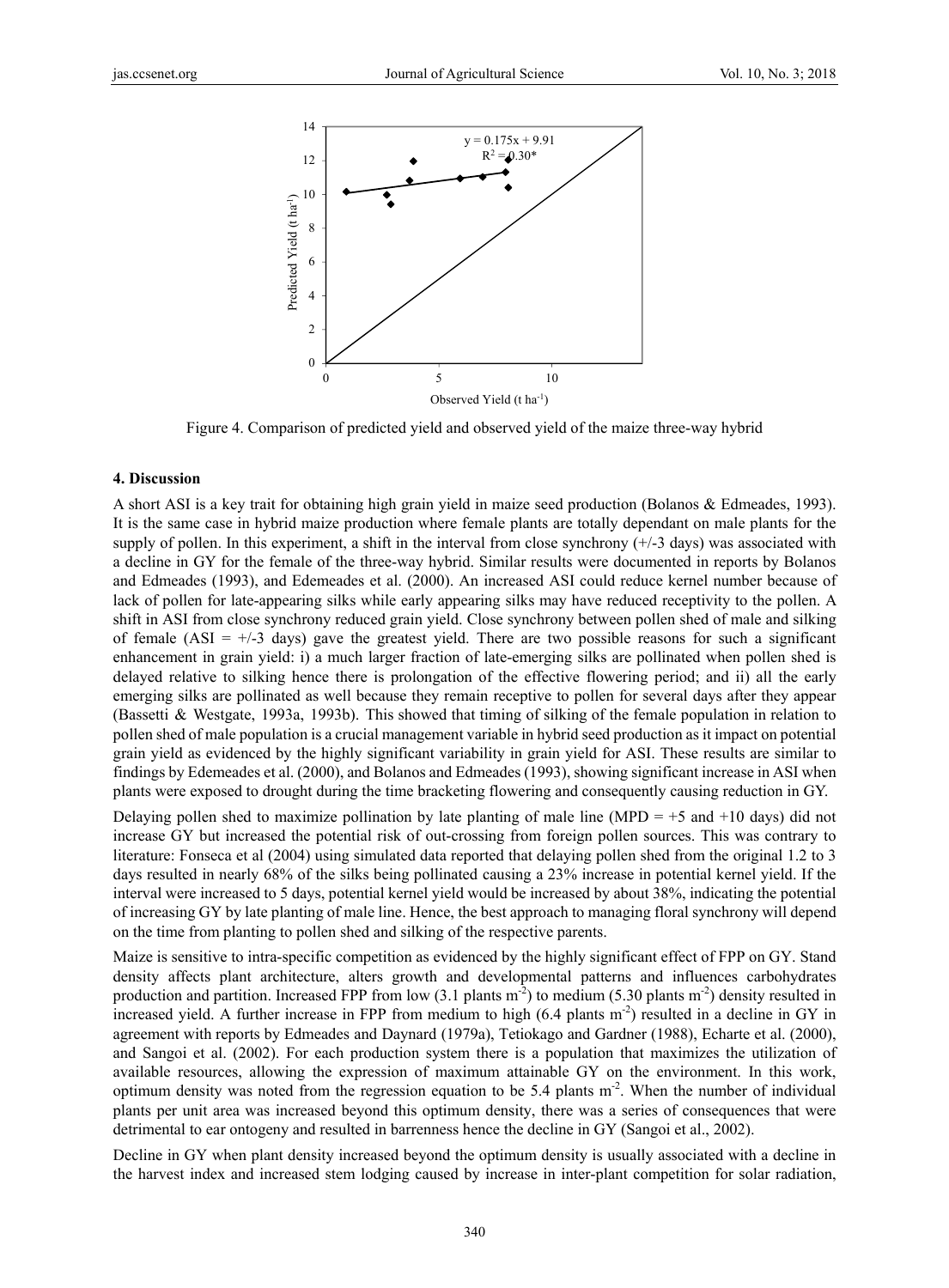soil nutrients and soil water (Tollenaar et al., 2000). This also results in limited supplies of photosynthetic photon flux density, carbon and soil nutrients and consequently increases barrenness and decreases kernel number per plant, kernel size and kernel weight. Edmeades et al. (2000) also reported interplant and intraplant competition affecting ASI as the underlying cause of the significant reduction in GY. Intraplant competition may exist between ear and stem or root growth resulting in significant decline in GY.

#### *4.1 Relationship between Grain Yield, Harvest Density and Other Yield Components*

Relationship between GY and HD showed that as HD increased there was an increase in GY and GY showed a response to HD that produced maximum value at the optimum HD. At low HD, grain yield was not compensated by increased KPE, TKW or EPP while substantial low EPP occurred above the optimum HD (Tetiokago & Gardener, 1988). However, exceptions were observed in this experiment contrary to other reports in literature. A continuous increase in grain yield as HD increased from medium to high for MPD (-5 and +5) was noted. This could be accounted for by the fact that increased HD was used as an efficient management tool for maximizing grain yield by increasing the capture of solar radiation within the canopy for the two MPD. The linear relationship between the GY and HD was further explained by the linear relationship between plant density at emergence and plant or ear density at harvest. As plant density increased at emergence a corresponding increase in the number of plants or ears harvested at maturity was noted. This was contrary to a report by Sangoi et al. (2002), which showed that high rates of planting slowed the rates of axillary buds more than they do the shoot apex.

Grain yield and its components: EPP, KPE and TKW showed a dependence on the ASI. According to a report by Edmeades et al. (2000), GY and its component: KPE, show a dependence on ASI of the general form GY  $=$  $exp<sup>(a+b*ASI)</sup>$ . In this experiment, for all measured yield components there was a general significant reduction in GY with increase in main effects of MPD and FPP.

# *4.2 Relationship between Plant Density at Emergence and Ears per Plant*

An increase in PD at emergence resulted in a corresponding decline in EPP; the linear relationship indicated negative correlation ( $R^2 = 0.53$ ), being noted in agreement with some reports in literature (Edmeades & Daynard, 1979). According Edmeades and Daynard (1979) as plant density is increased, the ratio of ear growth rate (*i.e.* rachis + developing grain) to total shoot growth declines drastically. This decline can be attributed largely to decline in radiation reaching the ear leaf at high densities relative to low and medium population densities. The ear leaf provides a large proportion of assimilates to the ear. An unfavourable environmental condition through intraplant competition reduces dry matter partitioning from the ear leaf to the ear resulting in cessation of ear development and ear abortion. This is illustrated in this work by the reduction in EPP with an increase in PD at emergence. High plant densities produced low plant growth rate (PGR), whereas low plant densities induced high PGR.

# *4.3 Simulation Output for Hybrid-Maize Simulation Model*

Contrary to several reports (Jones & Kiniry, 1986; Yang et al., 2006) Hybrid-Maize simulation model had an overestimation of GY potential of the female of the three-way hybrid for high and medium FPP. Greatest GY was noted for high FPP  $(12.04 \text{ tha}^{-1})$ . Delay in the female planting date resulted in a decline in yield for the two FPP as a result of reduced growing season for the late planted female population and also due to reduced grain filling period. An over estimate of the actual yield was also noted from the simulation output which might be due to the fact that the Hybrid-Maize simulation model did not take into account other limiting factors during the run of the season, which might have also reduced the potential yield. Its inability to separate male and female planting dates in seed production is another factor that might have contributed to an over estimation of the actual yield. The assumption from the model is that there is no limitation in pollen density and timing of pollen shed, which is contrary to variation brought about by the MPD and use of a male inbred line. The inability of the simulation model to estimate yield for low FPP  $(2.7 \text{ plants m}^{-2})$  is another limitation the model has for simulating hybrid maize seed production.

# **5. Conclusion**

Female seed yield was affected by time of male pollen shed relative to female silking (ASI), with highest yields associated with close synchrony (ASI= +/-3 days). Also, female seed yield was greatest at medium FPP of 5.4 plants m<sup>-2</sup>. ASI had a significant effect on KPE, with the greatest KPE (318) associated with close synchrony (ASI= +/-3 days). Specific optimum plant density and male planting dates in relation to the female for hybrids should be determined to attain maximum GY in maize seed production.

From this study we found that Hybrid-Maize simulation model has limited potential for simulating hybrid maize seed production, as it does not accommodate limitations that may occur during the growing season: difference in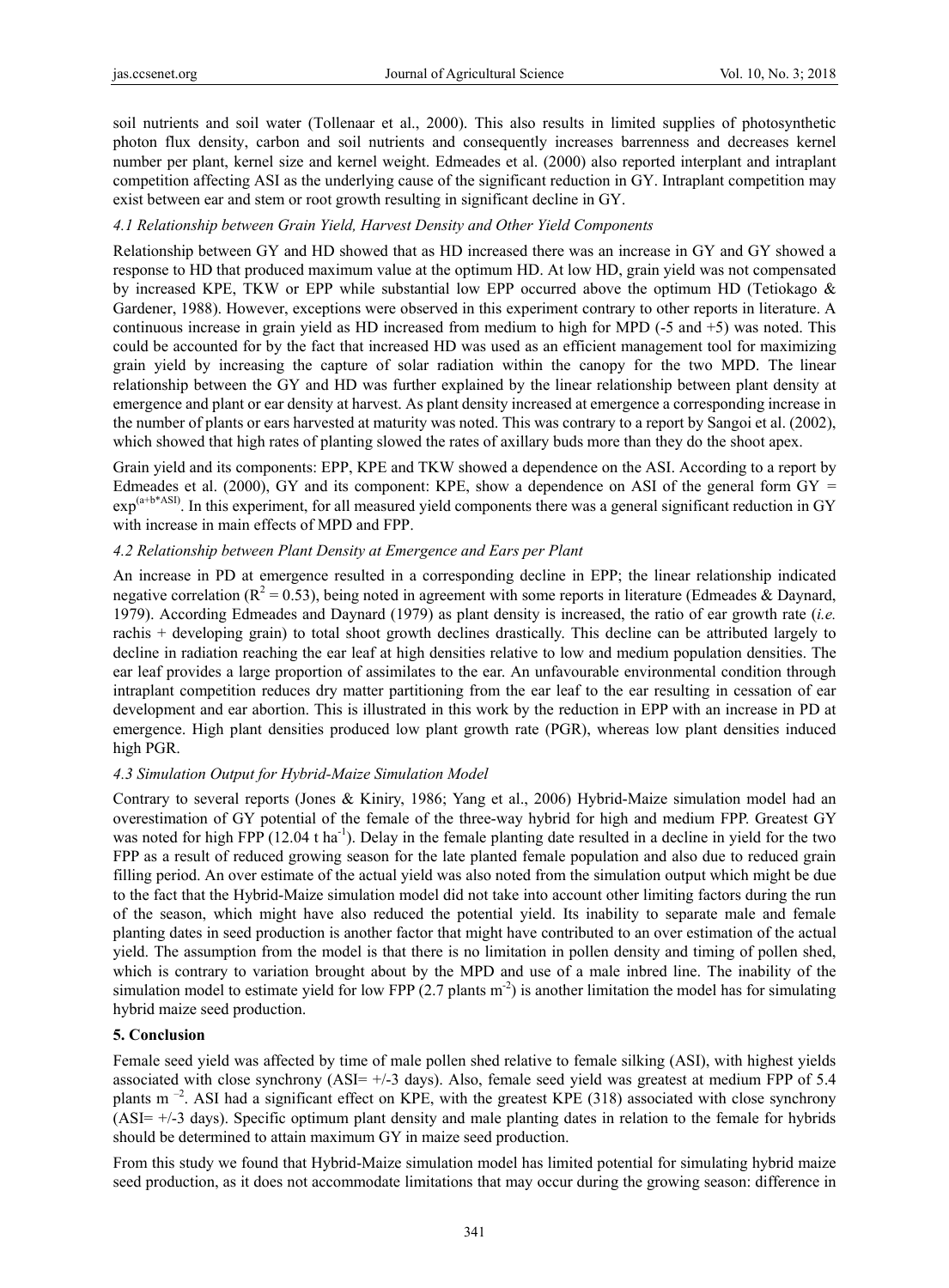male and female planting dates and pollen density and dispersion. Hence, the fixed parameters for the Hybrid-Maize simulation model can only be used in maize commercial production.

Simulation of maize grain yield in hybrid maize seed production can only be done if the model has the ability to:

a) Deal separately with male and female planting dates.

b) Determine pollen flow from male plants to female plants.

c) Deal with variation of population ratio for both male and female parents.

We suggest that seed producing companies may use the Hybrid-Maize simulation model to determine the yield potential of three-way hybrids, taking other factors of production constant except low female population density.

#### **Acknowledgements**

The authors are grateful to CIMMYT, its staff and collaborators for the financial and technical support.

### **References**

Agronomix Software Inc. (2007). *Agro-base GII Statistical Package*.

- Andrade, F. H., Calvino, P., Cirilo, A., & Barbieri, P. (2002). Yield responses to narrow rows depend on increased radiation interception. *Agron. J., 94*, 975-980. https://doi.org/10.2134/agronj2002.9750
- Andrade, F. H., Vega, C., Uhart, S. A., Cirilo, A., Cantarero, M., & Valentinuz, O. (1999). Kernel number determination in maize. *Crop Sci., 39*, 453-459. https://doi.org/10.2135/cropsci1999.0011183X0039000 200026x
- Bassetti, P., & Westgate, M. E. (1993a). Emergence, elongation and senescence of maize silks. *Crop Sci., 33*, 275-278. https://doi.org/10.2135/cropsci1993.0011183X003300020011x
- Bassetti, P., & Westgate, M. E. (1993b). Senescence and receptivity of maize silks. *Crop Sci., 33*, 275-278. https://doi.org/10.2135/cropsci1993.0011183X003300020012x
- Bolanos, J., & Edmeades, G. O. (1993). Eight cycles of selection for drought tolerance in lowland tropical maize. II. Response in reproductive behaviour. *Field Crops Res., 31*, 253-268. https://doi.org/10.1016/ 0378-4290(93)90065-U
- Carcova, J., Uribelarrea, M., Borras, L., Otegui, M. E., & Westgate, M. E. (2002). Synchronization pollination within and between ears improves kernel set in maize. *Crop Sci., 40*, 1056-1061. https://doi.org/10.2135/ cropsci2000.4041056x
- Echarte, L., Luque, S., Andrade, F. H., Sandras, V. O., Cirilo, A., Otegui, M. E., & Vega, C. R. C. (2000). Response of maize kernel number to plant density in Argentinean hybrids released between 1963 and 1993. *Field Crops Res., 68*, 1-8. https://doi.org/10.1016/S0378-4290(00)00101-5
- Edmeades, G. O., & Daynard, T. B. (1979). The development of plant-to-plant variability in maize at different densities. *Can. J. Plant Sci.,* 59, 561-576. https://doi.org/10.4141/cjps79-095
- Edmeades, G. O., Banziger, M., & Ribaut, J. M. (2000). Maize improvement for drought-limited environments. In M. E. Otegui & G. A. Slafer (Eds.), *Physiological bases for maize improvement* (pp. 75-111). Food Products Press, The Haworth Press, New York.
- Fonseca, A. E., Lizaso, J. I., Westgate, M. E., Grass, L., & Dornobos, D. L. (2004). Simulating potential kernel production in maize hybrid seed fields. *Crop Sci., 44*, 1696-1700. https://doi.org/10.2135/cropsci2004.1696
- Havazvidi, E. K., & Tatterfield, R. J. (2006). Development of the seed industry. In M. Rukuni, P. Tawonezvi, & C. Eicher (Eds.), *Zimbabwe's Agricultural Revolution Revisited* (pp. 235-253). University of Zimbabwe Publications, Harare.
- Jones, C. A., & Kiniry, J. R. (1986). *CERES-Maize*: *A simulation model of maize growth and development*. Texas A&M Univ. Press, College Station.
- Lizaso, J. I., Westgate, M. E., Batchelor, W. D., & Fonseca, A. (2003). Predicting potential kernel set in maize from simple flowering characteristics. *Crop Sci., 43*, 892-903. https://doi.org/10.2135/cropsci2003.8920
- Rosegrant, M. W., Agcaoili-Simbilla, A., & Perez, N. D. (1995). Global food projections to 2020: Implications for investment. *Food, Agriculture, and the Environment Discussion Paper No. 5*. International Food Policy Research Institute, Washington, D.C. USA.